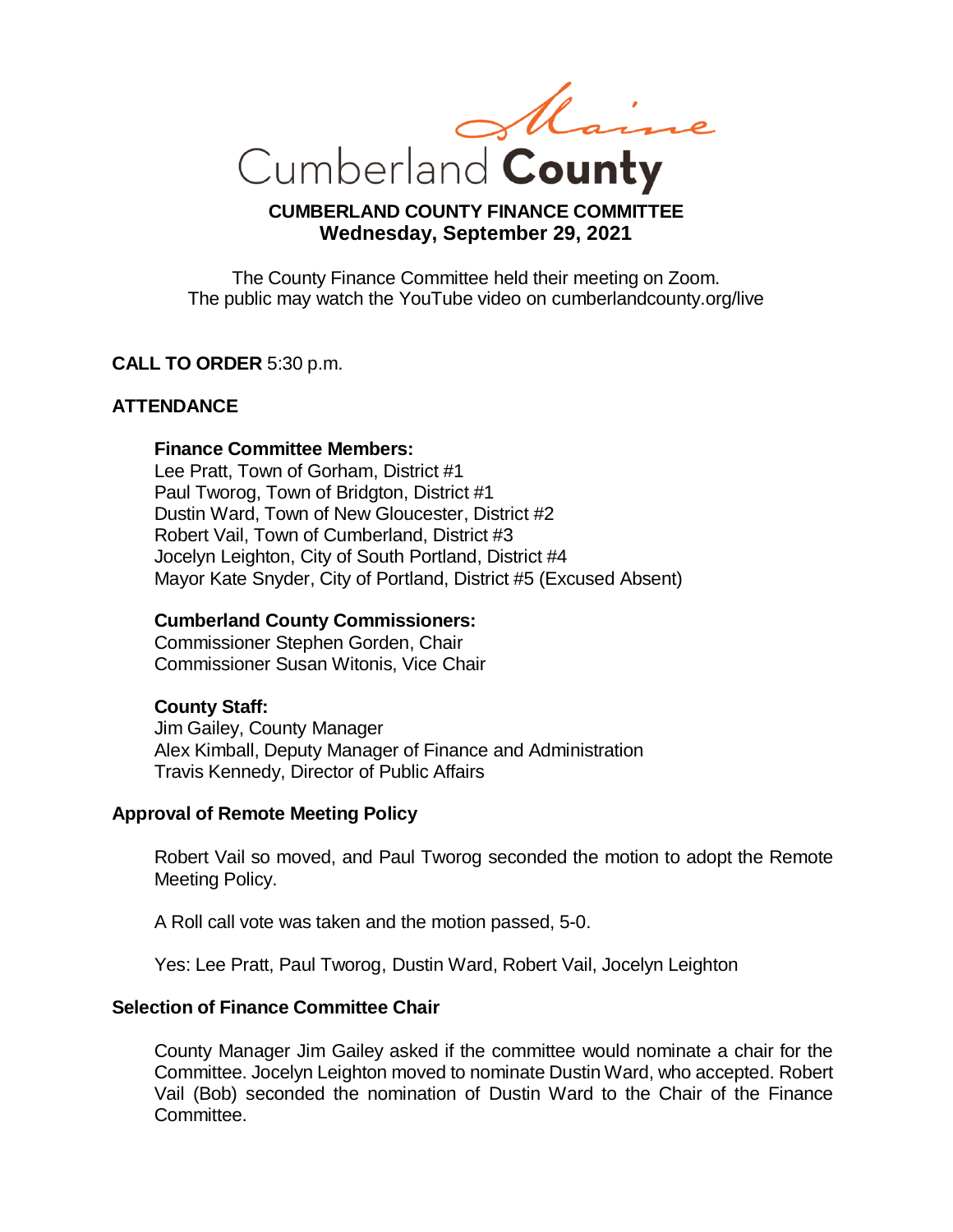A Roll call vote was taken and the motion passed, 4-0.

Yes: Lee Pratt, Paul Tworog, Robert Vail, Jocelyn Leighton Abstain: Dustin Ward

#### **Presentation & Dialogue of the Proposed 2022 County Budget**

County Manager Gailey presented a Powerpoint Presentation of the County Budget.

#### **Guidance For Process Moving Forward**

Chairman Ward asked if the committee would consider adopting Roberts Rules as the framework of the meeting format.

Robert Vail so moved, and Lee Pratt seconded the motion to adopt Roberts Rules.

A Roll call vote was taken and the motion passed, 5-0.

Yes: Lee Pratt, Paul Tworog, Dustin Ward, Robert Vail, Jocelyn Leighton

The committee discussed how public comment would be received in lieu of meeting remotely, they agreed that public comments received via email would be acceptable.

Chair Ward asked the group how they would like to approach the budget review. Jocelyn Leighton stated that she would like to see the top 5 departments present and continue to have discussions as they arise. Paul Tworog suggested that meeting with top 5 Departments with a narrow scope to maximize everybody's time. Robert Vail clarified their (the committee's) role and the timeline for budget approval. Robert Vail requested to view some historical data and a breakout of salaries, wondering why Cross Insurance Arena doesn't pay for itself.

Lee Pratt suggested that the Committee craft a preliminary set of questions using a shared drive to present questions for County Department Heads.

Paul Tworog asked how the County determined their salaries. County Manager Gailey clarified the process stating that the Department of Finance determined salaries and benefits while each Department determined their operational budgets.

Chair Ward summarized information the Committee would like for their next meeting:

- Historical Data,
- Salary breakouts sample,
- Benefits as a percent of salary,
- Questions for the top 5 Department Heads based on the size of their budget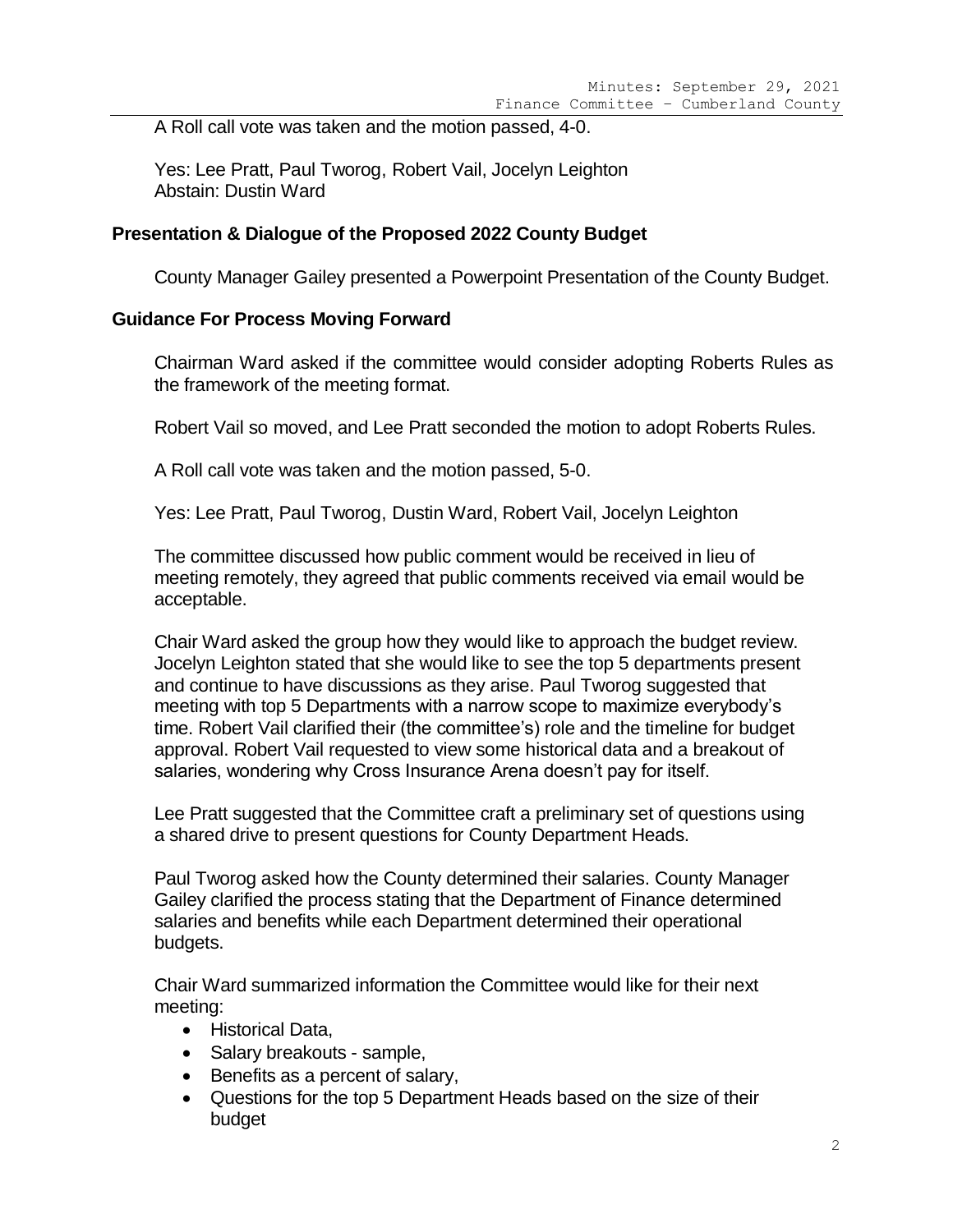- o Sheriff (Administrative, Law Enforcement, Civil Division)
- o CCRCC
- o Facilities
- o District Attorney's Office
- o Information Technology

Chair Ward asked how members would like to collaborate regarding questions for Department Heads. County Manager Gailey offered the creation of a Google Document using a Google Platform and questions created in the drive would be attached to the next meeting packet and posted to the County Website available for the public to view.

#### **Future Dates And Time Of Meetings**

Chair Ward asked about scheduling the next two meetings, so as to allow Department Heads to review the Committee's questions ahead of time and discuss them with the Committee.

County Manager Gailey asked how the Committee would approve their Department Head questions. Robert Vail proposed that questions would come from group discussion. Lee Pratt agreed that preparing for questions beforehand would save time. Jocelyn Leighton asked when the questions would be generated, at the meeting or prior to the meeting. Chair Ward asked if group would be interested in reviewing questions prior to the next meeting and then have discussion at the meeting to finalize Department Head questions.

Deputy Manager of Finance and Administration Kimball stated that the Committee's deadline is November 15, 2021, thirty days before the end of the calendar year.

Robert Vail proposed Wednesday, October 13<sup>th</sup>, 2021, Wednesday. Paul Tworog suggested October 20<sup>th</sup>, 2021, Wednesday.

Lee Pratt so moved, and Robert Vail seconded the motion to meet on October 13<sup>th</sup> to have brainstorm session and October 20<sup>th</sup> to meet with the County Department Heads.

A Roll call vote was taken and the motion passed, 5-0.

Yes: Jocelyn Leighton, Robert Vail, Paul Tworog, Lee Pratt, Dustin Ward.